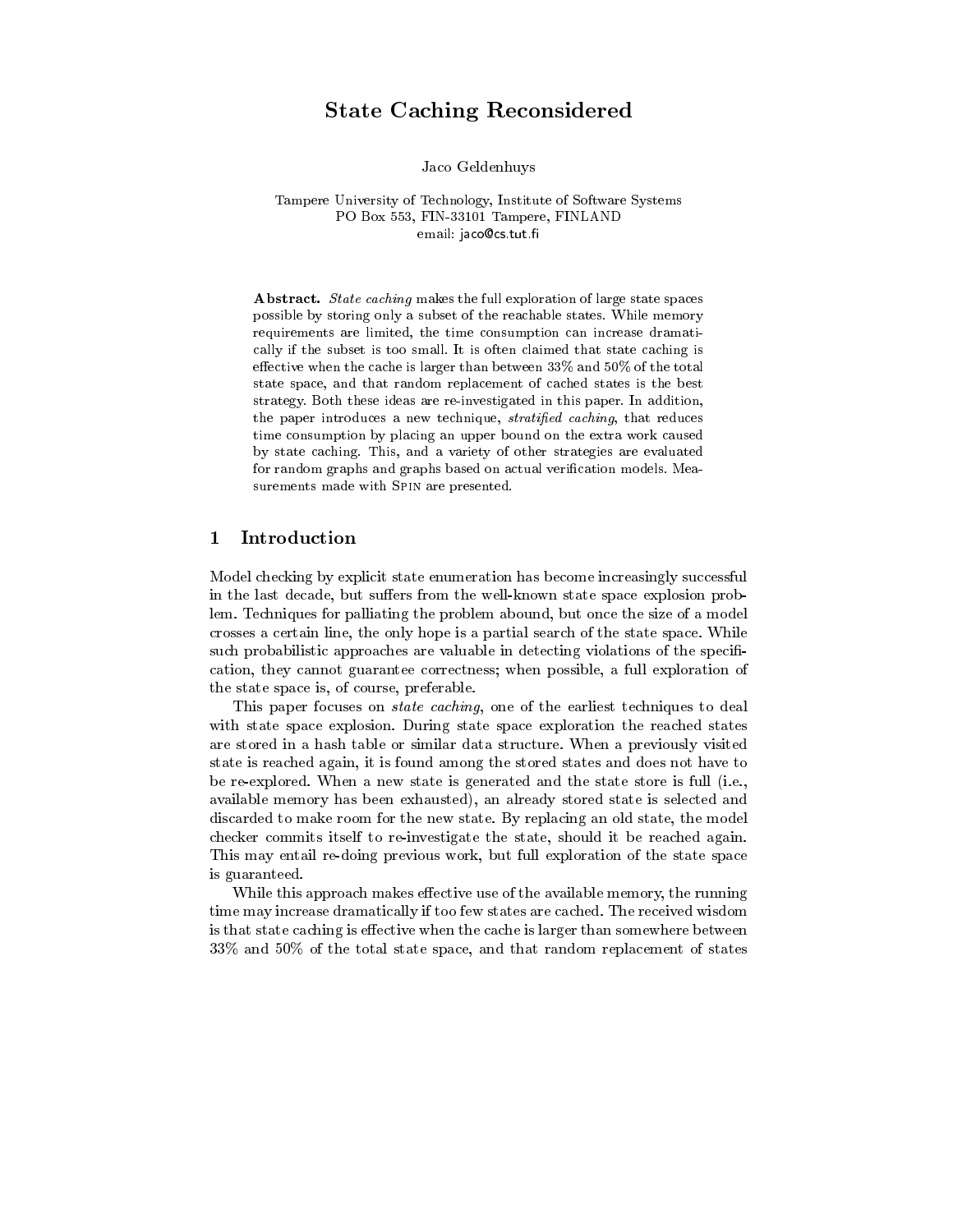is the best strategy. These ideas are re-investigated and found to be somewhat misleading. misleading.

We propose a new replacement strategy called *stratified caching*. Broadly speaking, it places an upper limit on the amount of redundant work that is performed when an already visited but replaced state is reached again. It does this by only replacing states at predetermined depths, or *strata*, hence the name.

Section 2 examines how state caching has been presented in the literature, and in Section 3 stratified caching is introduced and discussed. Section 4 evaluates a range of caching strategies for both random and actual state graphs, some initial results for a single model are reported in Section 5, and, finally, conclusions are presented in Section 6.

### 2 State Space Exploration and State Caching

During state space exploration the reached states are stored in a table. When a previously visited state is reached again, it is found in the table and does not have to be re-explored. When a new state is generated and the table is full (i.e., the available memory has been exhausted), there are three possibilities:

- A. Abandon the search, explaining that the memory has been exhausted.
- B. Discard the new state and pretend that it has been seen before.
- C. Select an old state and replace it with thenew state.

It is not immediately clear why possibility A would ever be preferred over B or C. Of course, it is important to notify the user that the memory has been exhausted: she may wish to interrupt the exploration and investigate alternatives. It may bethat the model is faulty in some way and that the memory exhaustion is a symptom of this. Or the user may wish to investigate a simplied model, alternative options for state exploration or other reduction strategies. But it seems sensible to always continue the search with either possibility B or C. However, the implementation of possibility B or C may require memory and time overheads which the user wishes to avoid in the "default" operating mode of the state space exploration tool. Memory considerations are usually not critical since, as we shall see, state caching works well even if the cache is slightly smaller than the state space. In other words, the memory overhead may not make any real difference to the user. Time overhead is another issue and it is difficult to say, in general, whether it is wise to use or not use state caching as a default.

Possibility B results in a partial exploration of the state space, and issues such as omission probability and coverage come into play. In this case, the search may yield false positives, claiming that the model satisfies the correctness specification when, in fact, it does not, while all violations of the correctness specification are valid. As indicated in the introduction, this paper looks only at full exploration.

Possibility C is known as state caching, the focus of this paper. By replacing the old state, the model checker commits itself to reinvestigate the old state should it be reached again. Although this may redo work that has been done before, it does not lead to incorrect results.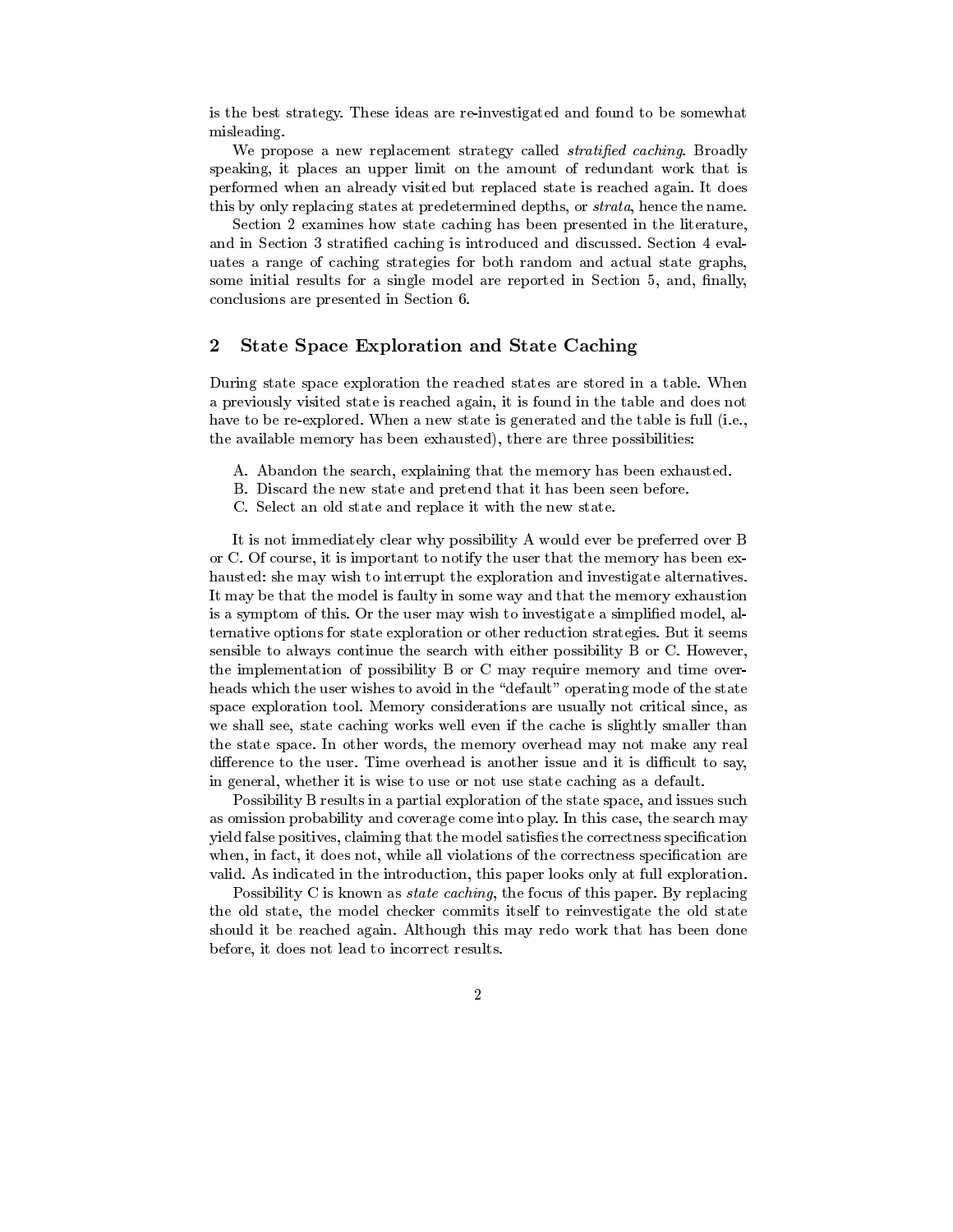State caching works well when the cache is slightly smaller than the state space. If relatively few states arereplaced, the probability of revisiting a replaced state is low and even if it happens, the state's successors will probably be found in the cache. As the cache grows smaller and smaller compared to the state space, the re-exploration of states grows more and more frequent, and when the cache is very small, the problem of redundant work becomes severe. Under these conditions, the probability of revisiting a replaced state, and having to revisit its successors and their successors is high. Furthermore, each state that is revisited is re-inserted in the cache (since the depth-first algorithm cannot tell that it is not a new state) and displaces another state in thecache, in this way making matters even worse.

Depth-first search is guaranteed to terminate when state caching is used as long as states on the depth-first search path are never replaced, and the cache is large enough. Because states on the depth-first search path cannot be replaced, it is possible that too small a cache can eventually "fill up" with such states, in which case the search cannot proceed and must terminate early.(For general graphs, state caching does not work at all for breadth-first search, and offers a limited improvement in performance for mixed depth- and breadth-first search strategies; in the rest of the paper only depth-first search is considered.)

#### 2.1 State Caching in the Literature

The first discussion of state caching for model checking is by Holzmann [10]. As far as we are aware, there have been three sets of papers that report significant results about state caching.

 $\bullet$  In  $[10]$  — which is an overview of a number of verification techniques and not an in-depth discussion of state caching  $-$  the author investigates state caching for a single model of 150000 states. States are replaced using "simple blind round robin selection", but it is not clear what data structure is used to store the states and whether all states are considered equally in the evaluation of this criterion. The conclusion of the paper is that a cache of roughly half the size of the state space can still provide acceptable performance.

In a later paper [11] (published after but written before [10]) Holzmann investigates five different replacement strategies as implemented in the trace tool, a forerunner of Spin [12]. The strategies are based on replacing

- H1. most frequently visited states;
- H2. least frequently visited states;
- H3. states in thecurrently largest class of states, where the class of a state is defined by the number of times it has been visited;
- H4. oldest states (i.e., those states that have been in thecache longest); and
- H5. states in the bottom half of the current search tree.

As before [10], no details about how states are stored, are given. This is significant, because the data structure affects the behaviour of the state cache with respect to redundant work, memory and time consumption. The strategies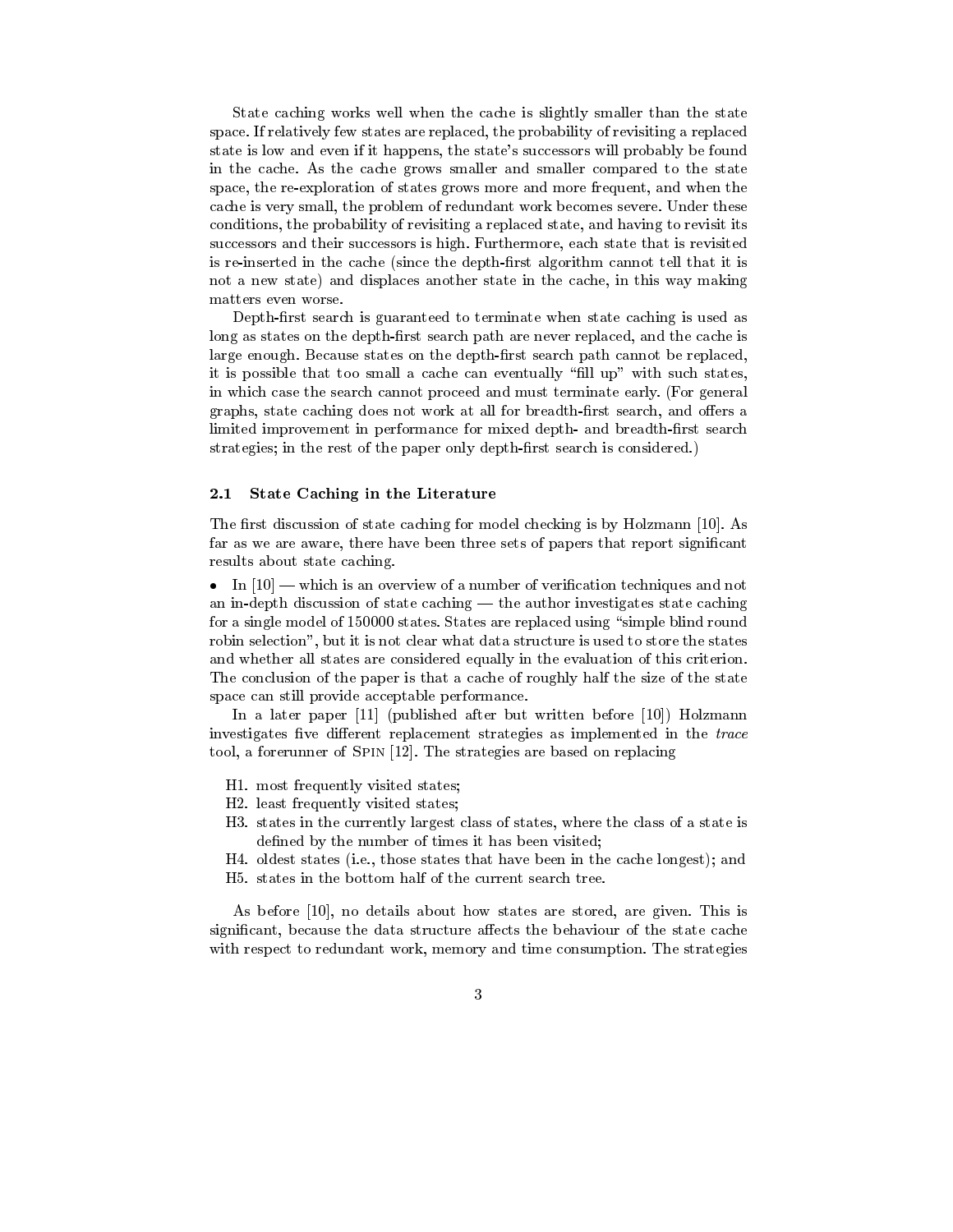are also not clearly defined: there is no indication of how to choose between possible candidate states in strategies H1 and H2, and the \bottom half" in strategy H<sub>5</sub> can be interpreted in a number of different ways.

The strategies are investigated "for a range of medium sized protocols". Two examples are presented, one with 4523 and the other with 8139 unique states. The paper concludes that strategy H4 is consistently the fastest (resulting in a tolerable increase in running time) even though in one of the examples it performs the most unnecessary work by far  $(59\%$  "double work" compared to a maximum of 0.5% by the other strategies). No conclusions about the minimum size of the state cache are reached. Confusingly, many future references refer to H4 as "random replacement", even though it is clearly not presented as such in the paper. Also, H5 is sometimes described as replacing the state corresponding to the smallest subtree of the depth-first tree; this may be its intention, but it is not how the strategy is defined in the paper.

• Jard and Jéron investigate state caching in [13] and in [14, 15]. Like the earlier work  $[10, 11]$ , these papers do not focus on state caching per se. In the last two works, the authors generate random graphs that are explored using depth-first search and, based on the earlier findings  $[11]$ , a state cache with random replacement. They report that, in a typical case, a cache using  $40\%$  of the normal memory yields 70% more visited states and a 50% increase in running time. In the best case, the cache size is reduced to  $10\%$  of the state space with only a  $1\%$  increase in the number of visited states.

• The effect of partial-order methods  $[8, 18, 21]$  on state caching is addressed by Godefroid, Holzmann, and Pirottin in [7]. Sleep sets [6] is a partial-order method that eliminates most of the interleaving of independent transitions without reducing the number of states. (The combination of sleep sets and persistent sets [8], which also reduces the number of states, is further investigated by Godefroid  $[9]$ .) In  $[6]$  state caching (without sleep sets) is first investigated for four models of real-world protocols using the SPIN verifier [12]. The models have a transition/state ratio of roughly 3, and the authors report that the cache can be reduced to  $33\%$  to  $50\%$  the size of the state space. These findings confirm the general results of [10, 11].

The details of the state caching can be determined fully because the authors have made their software publically available. States are stored in an open hash table with pointers to singly linked lists of states with the same hash value. A state is inserted by appending it to the linked list pointed to by its hash slot. After each insertion, a check is made to see if the state store is full. If so, an old state is selected and discarded to make room for the next insertion. Although the paper claims to use a random replacement strategy, it is clear from the code that this is not entirely accurate. The linked lists are scanned cyclically and within each list the state that has been in thecache longest, and therefore occurs towards the front of the list, is always chosen first.

With sleep sets the performance of state caching improves dramatically. The transition/state ratio of one model decreases from 2.88 to 1.45 and a cache of about  $25\%$  the size of the state space suffices. For the other three models, the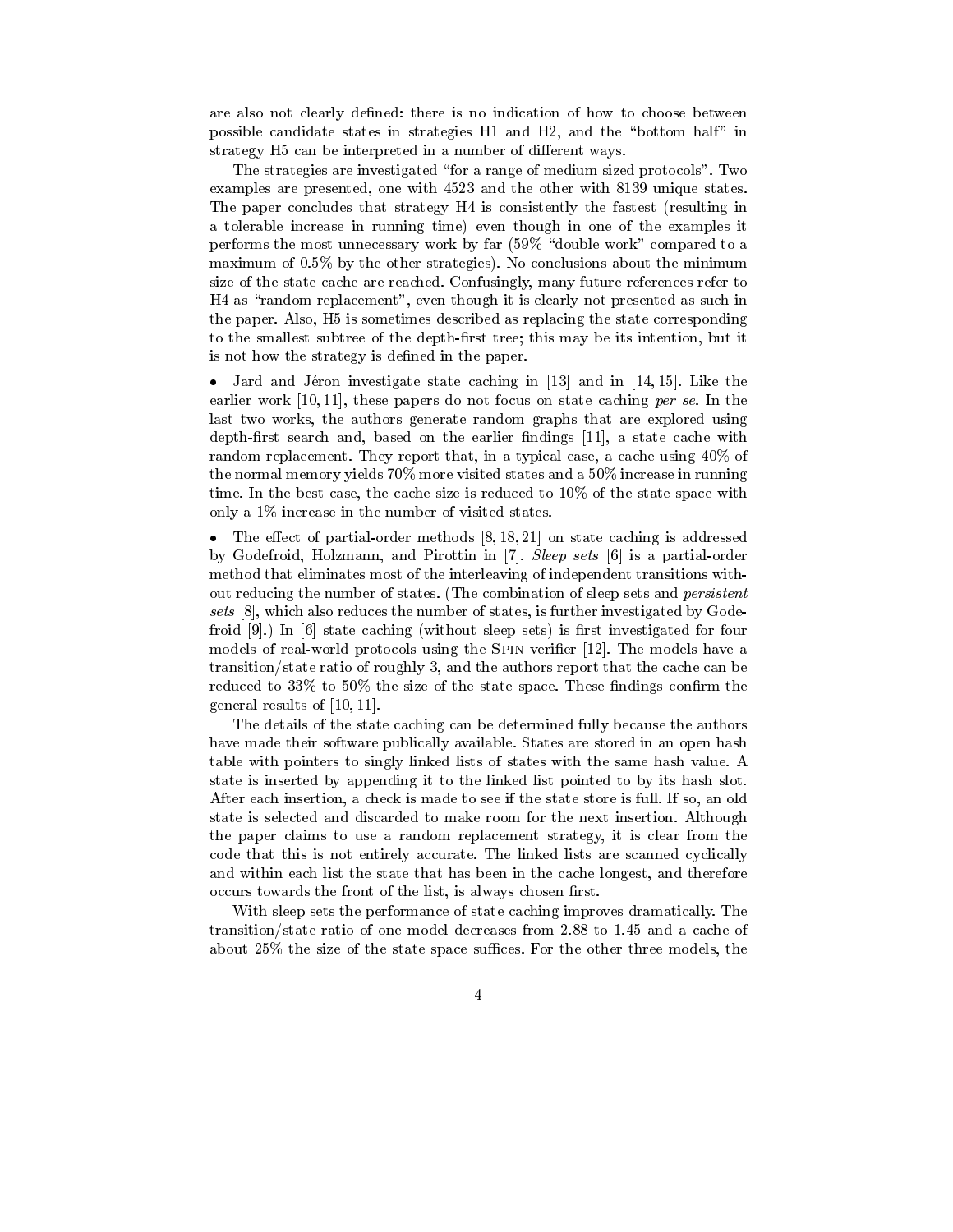use of sleeps sets reduces the ratio from  $2.80, 3.54,$  and  $2.58$  to 1.12, 1.04, and 1:04, respectively. For these, the cache performs spectacularly well: a cache size of only  $0.2\%$  to  $3\%$  the size of the state space suffices for a complete exploration of the models. Unfortunately, the running time increases by a factor of between 2 and 4, but it is not clear whether this is caused by the implementation of the sleep sets or the state caching.

#### $2.2$ Other Work Related to State Caching

The performance of state caching using open addressing  $-$  also known as closed hashing  $-$  has also been investigated [5, 19], but, due to space constraints, this approach is not considered here. Other techniques that may improve the effectiveness of state caching have been suggested, sometimes in more general contexts. This includes the identification of states to replace preferentially [7, 10], heuristic state space exploration [4], probabilistic caching of states [3], and precomputation to enhance replacement strategies [17].

# 3 Stratied Caching

When a state cache contains only a few replaced states, the probability of revisiting a deleted state is small, the probability that the state has a deleted child is smaller, the probability that the child also has a deleted child is smaller still, and so on. As the number of replacements grows, these probabilities increase to the point where practically every deleted state has at least one deleted child, and most states have several. Revisiting a deleted state in this situation leads to a considerable amount of redundant work; not only do large subtrees require re-exploration, but each revisited state is also re-inserted in the cache, pushing out yet another state, and causing a cascade of revisits.

Stratied caching limits the redundant work by placing an upper bound on how much deeper than usual each branch of the depth-first tree needs to be explored, hereafter referred to as the extra depth. It does this by only replacing states at specified levels of the depth-first search tree. All states at a certain level form a "stratum" of states.

It is generally not possible to know how deep the depth-first search will go and how many strata there will be, so strata are classified as "available" or "unavailable" for replacement based on their level modulo a certain number  $m$ . When a stratified caching strategy specifies that all strata of level  $k$  modulo  $m$  are available for replacement, this means that the states at levels  $k, k+m, k+2m, \ldots$ may be replaced while the states of other strata must remain in the cache. Figure 1 shows available strata boxed in gray for the  $k = 1$ ,  $m = 3$  case.

Assuming that the depth-first tree is deep enough, that the states of the state space are uniformly distributed over the different levels modulo  $m$ , and that the probability of a revisit is uniformly distributed over the states, the expected extra depth is at most  $1/m$  and the maximum extra depth is 1. As the search progresses, an available state can be replaced by either another available state,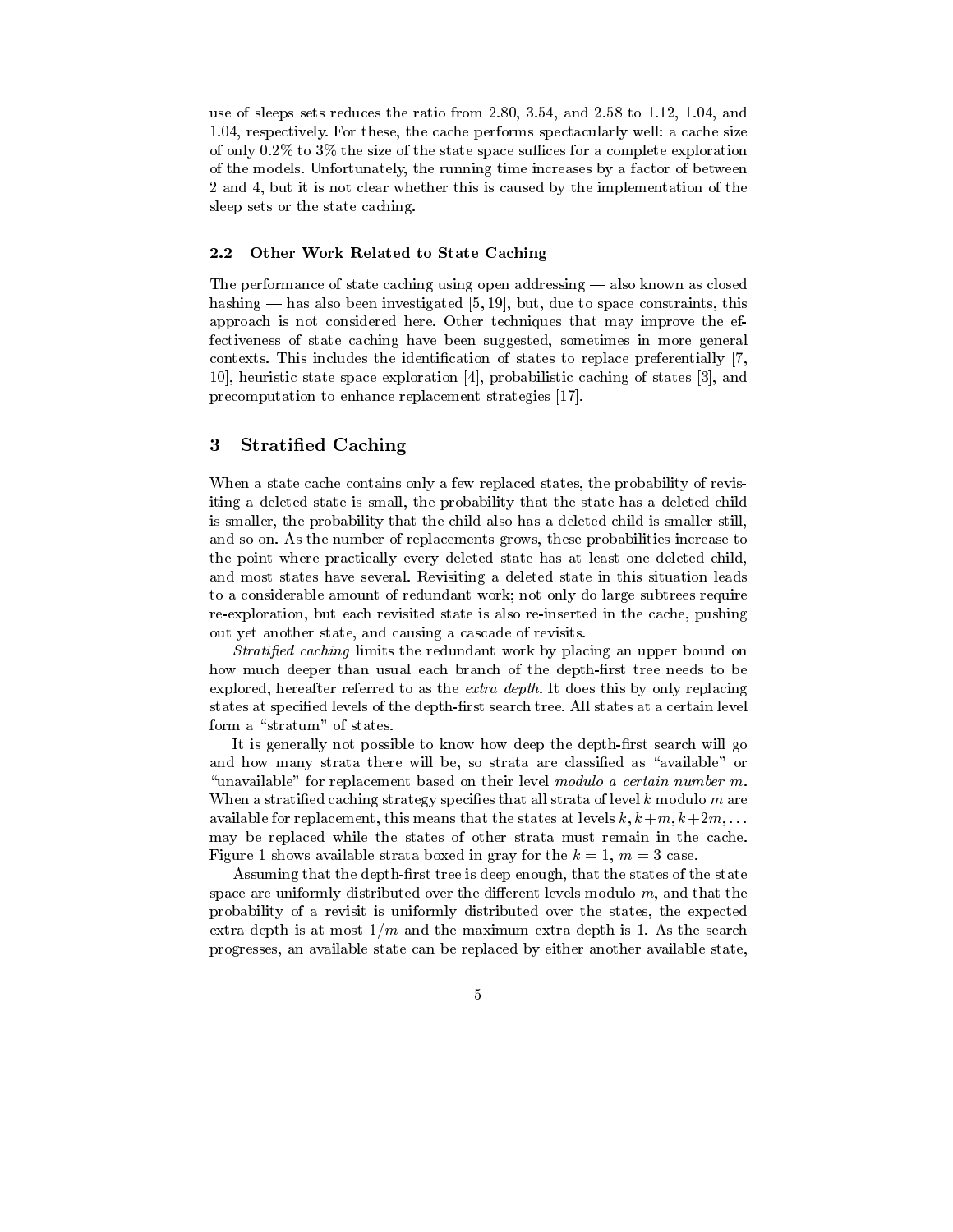

Fig. 1. Stratified caching for the  $k=1$ ,  $m=3$  case

in which case the expected extra depth remains constant, or by an unavailable state, in which case the expected extra depth decreases slightly. Unfortunately, because at most  $1/m$  of the states are available for replacement, the cache is quickly exhausted (i.e., filled only with unreplaceable states) and the search must be aborted. Smaller values of  $m$  increase the number of available strata and therefore the fraction of replaceable states, but the minimum value for  $m$  is 2, meaning that at most  $1/2$  of states can be available for replacement in this setting. Another way to increase the number of replaceable states is to increase the number of available strata within each modulo group. For example, if strata 2 and 3modulo 5 are available for replacement, the expected extra depth is at most  $3/5$  and the maximum extra depth is 2.

In this paper, the following approach is taken: Initially,  $k = 1$  and  $m = 2$ . Once the available states are exhausted, all the states in the odd (available) strata are states currently on the depth-first search stack. (If a state from an odd stratum were not on the stack, it would have been available for replacement, but the cache has been exhausted and there are no more replaceable states.) Instead of aborting the search at this point, the value of  $m$  is doubled to 4, and  $k$  is changed to  $1 \ldots 3$ . This process may be repeated several times, as illustrated in Figure 2. After the nth doubling,  $m = 2, \ldots, \kappa = 1 \ldots m - 1$ , the expected extra depth is at most  $(m-1)/2$  and the maximum extra depth is  $m-1$ .

An idea similar to stratied caching has been described in [2]. There the authors investigate several heuristics that indicate whether or not a particular state should be stored at all. In fact, that work focuses on the minimal set of states that need to be stored, in otherwords, heuristics for selecting a covering set of vertices. Storing all states and replacing selectively replacing some holds the obvious advantage of avoiding a potentially signicant amount of work, but it is also true that, for some models, storing only some of the states can improve performance even further.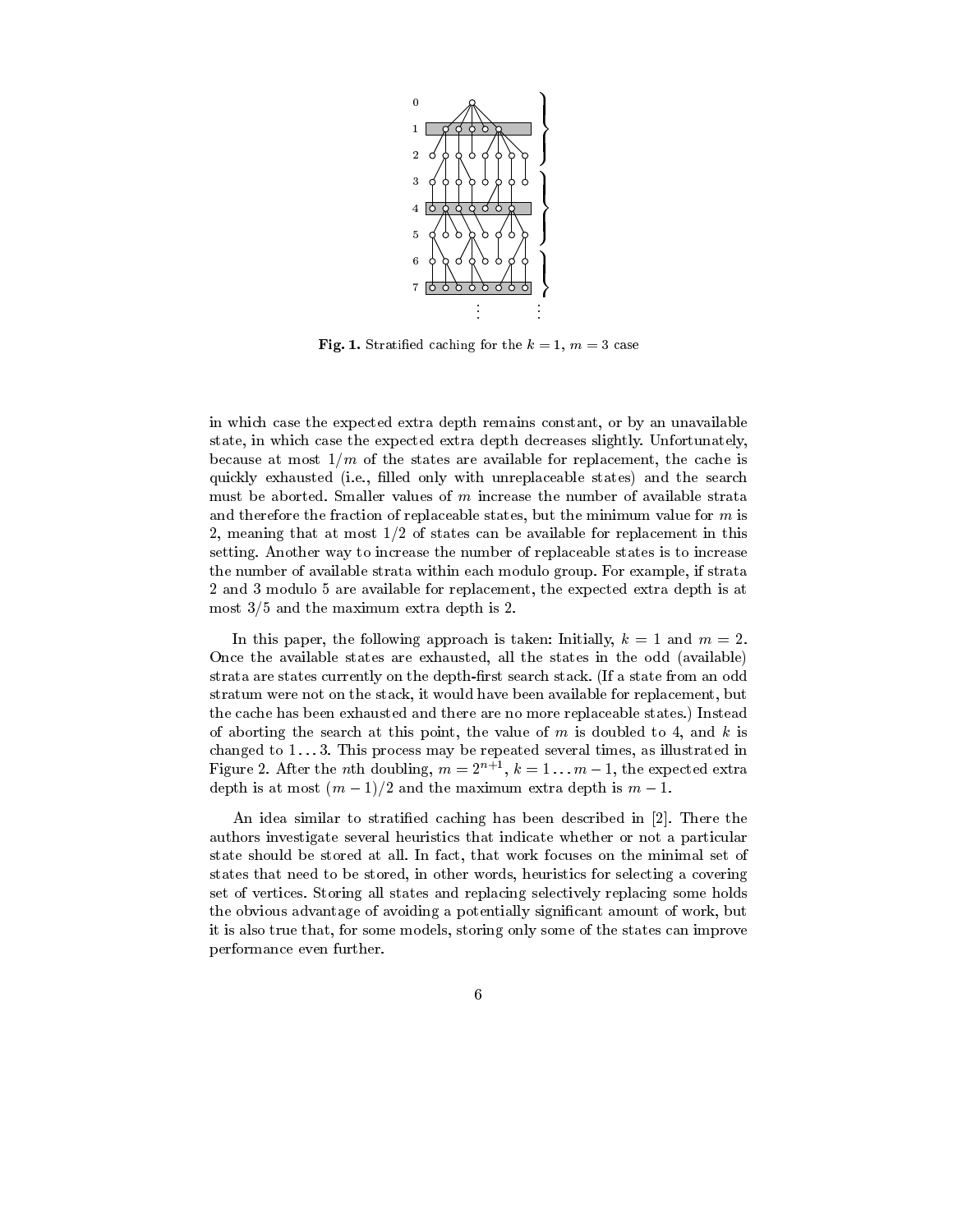

Fig. 2. Stratied caching with doubling modulo

### 4 Experiments with Random and Real Graphs

Our initial goal was to compare stratied caching and a random replacement strategy, but doubts arose about the optimality of random replacement. To resolve the matter, we conducted aset of experiments that explore graphs using state caching and avariety of state replacement strategies.

The replacement strategies are based on the following five state attributes:  $(E)$  stack entry time,  $(X)$  stack exit time,  $(D)$  search depth,  $(I)$  current indegree, and (0) current outdegree. A specific replacement strategy is a combination of attributes (denoted by uppercase letters) and negated attributes (denoted by lowercase letters). For example, the specification "DiX" indicates that states are first ordered by their ascending depth, then by their descending indegree, and finally by the ascending time of stack entry. When a state is selected for replacement, the least state according to this ordering is chosen.

Only attributes E and X are unique to each state. Therefore, a specification such as "dE" is unambiguous, as there is only one deepest, least recently entered state, while the specification "Io" is ambiguous, as there can be many states with minimal indegree and maximal outdegree. Note that the order of attributes is important: " $0IX"$  and " $10X"$  describe two different replacement strategies.

In addition to the five attributes, two pseudo-attributes are used:  $(R)$  random selection, and (S) stratified caching. When the R pseudo-attribute is added to an ambiguous specification " $s$ ", states for replacement are chosen by randomly selecting one of the eligible states specified by  $s$ , and the resulting specification " $s\mathbb{R}$ " is unambiguous. The S pseudo-attribute can be combined with any unambiguous specification " $s$ " to yield a strategy that selects a state within the available strata according to s, and employs the doubling-modulo stratied caching strategy discussed in thelast section.

It is not easy to compare these strategies to those in [11]. Strategy H1 is clearly something of the form "i...", but in [11] a complete scan of the state store is performed to find the most frequently visited state, and it is therefore in
uenced by the hash function. Likewise, H2 corresponds to something of the form  $\lceil$ ...". In [11] strategy H4 is said to select the oldest state in the cache, which is what "E" does, but H4 is often referred to as random replacement,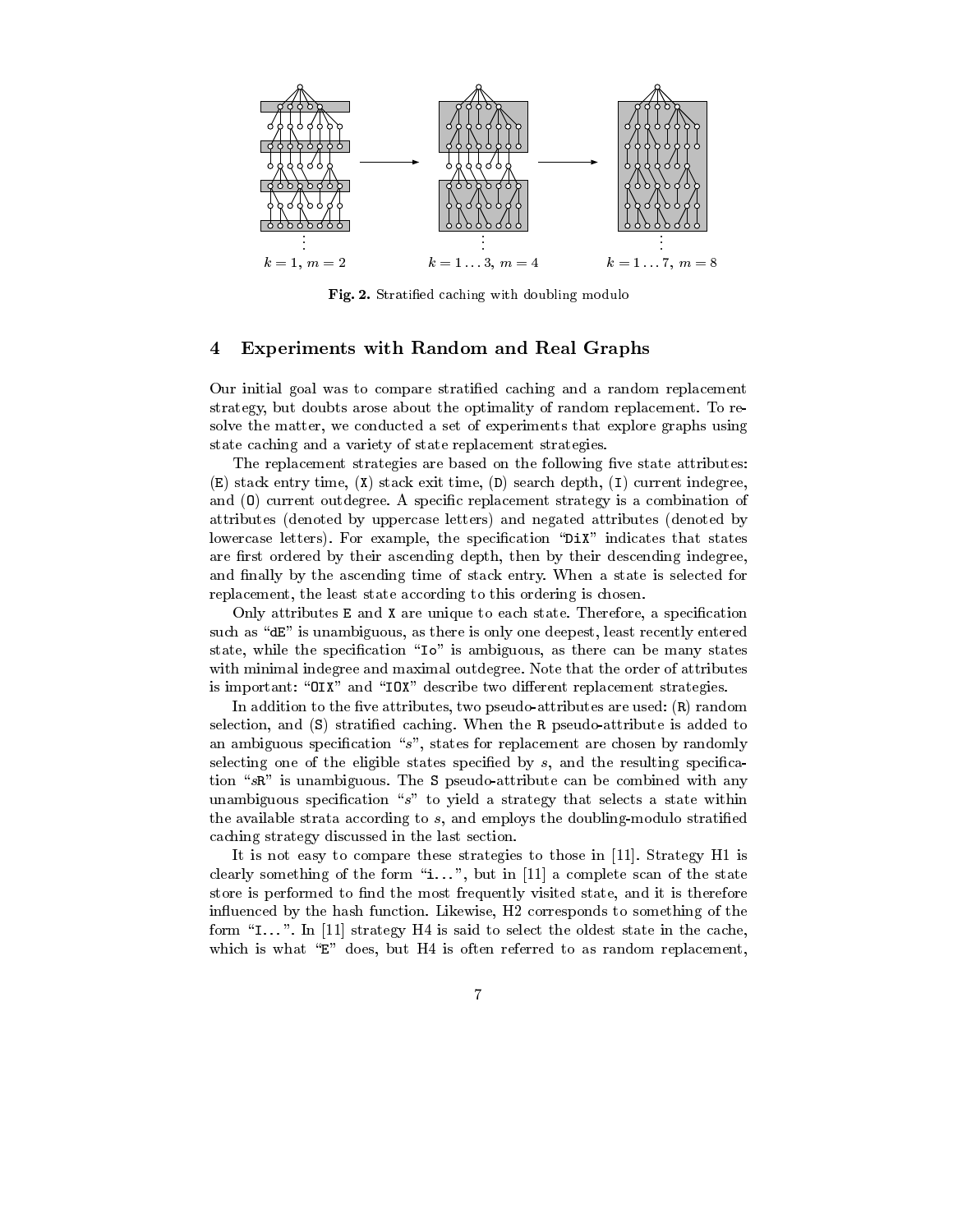which corresponds to  $\R$ . H3 and H5 have no direct counterparts among the strategies investigated.

In total, 790 unambiguous specications were investigated. The specications are not only unambiguous, but also independent of the state storage scheme. (Note that it is not really possible to implement an ambiguous specification  $$ the ambiguity must be resolved in some undisclosed way  $-$  and such specifications were not considered.)

The experiments in this section focus on the cache size and the amount of redundant work; memory and time consumption are not at issue here. Experience has shown that, if care is taken with the implementation, redundant work gives a good indication of the time consumption. Apart from empirical observation, there is also an intuitive argument to support this claim: The proportion of extra states explored brings about an equal proportion of extra transitions, and the number of transitions is the dominating factor in the execution time of a state exploration tool. Accurate calculation of the memory consumption of the different specifications is also possible, but, for lack of space, we do not discuss it here. It is important to note, however, that the optimality of the strategies should be judged on their memory consumption and not the amount of redundant work involved.

#### $4.1$ **Experiments with Random Graphs**

In the first set of experiments, random graphs were generated using the same method described in [14], and shown in Figure 3.Each random graph is determined by three parameters: the desired number of states  $S$ , the maximum outdegree D of any node, and a seed R for the random number generator. For both random graph generation and random replacement strategies, the  $(2^{19937} - 1)$ period Mersenne Twister random number generator [16] is used.

States are generated in a breadth-first fashion; for each new state an outdegree d is chosen uniformly in the range  $0 \ldots D$ ; the probability that an outgoing transition leads to a new state is 0.5 for the first  $|S/2|$  states and then decreases linearly until it reaches 0 when the number of states reaches  $S$ ; destination states of transitions that lead to old states are chosen uniformly from among the already generated states. This algorithm may terminate before enough states have been generated, if, for example, an outdegree  $d = 0$  is chosen for the initial state. It is therefore repeated until at least :9S states have been generated.

The graphs generated in this way are called *unweighted* and have a transition/state ratio of  $D/2$ . However, it is not only the average number but also the distribution of revisits that affect the performance of state caching. The algorithm was therefore adjusted to also generate weighted graphs: instead of choosing the revisited states by uniform selection (line 10 of Figure 3), each state was weighted by its number of incoming transitions. (The root state was given an additional incoming edge, since otherwise it would never be selected). Figure 4 shows the distribution of revisits for weighted and unweighted graphs; these match the distributions of many actual models.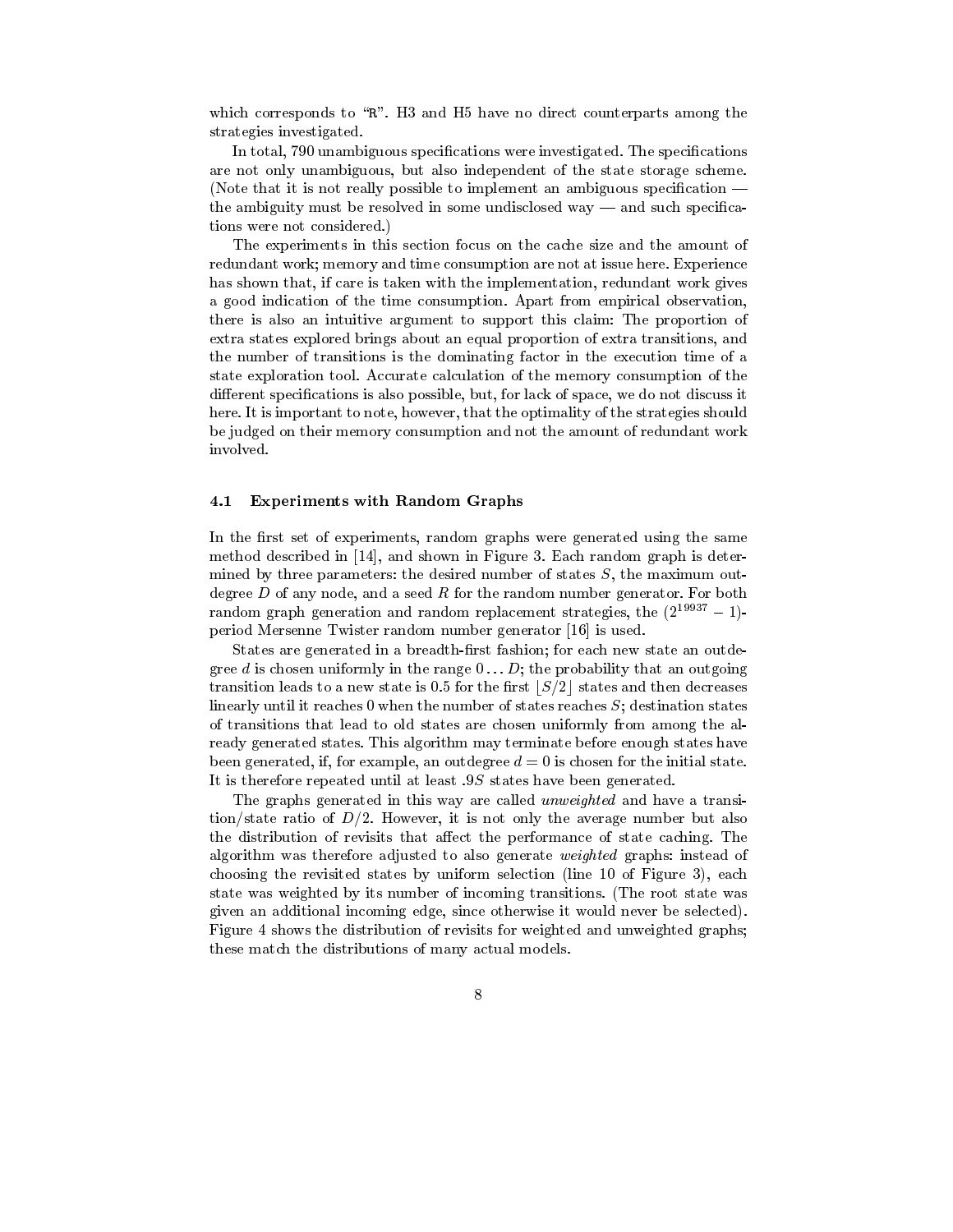| GENERATEGRAPH $(S, D, R)$                             |  |
|-------------------------------------------------------|--|
| random seed $\leftarrow R$<br>1                       |  |
| 2<br>repeat                                           |  |
| 3<br>ENQUEUE $(q,0); n \leftarrow 1$                  |  |
| while NOTEMPTY $(q)$ do<br>4                          |  |
| 5<br>$s \leftarrow \text{Dequeue}(q)$                 |  |
| 6<br>$d \leftarrow$ RANDOM $(0 \dots D)$              |  |
| for $i \leftarrow 1$ to d do<br>7                     |  |
| $p \leftarrow 1 - \text{MAX}(0.5, n/S)$<br>8          |  |
| if RANDOM $(01)$ > p then {revisit an old state}<br>9 |  |
| $t \leftarrow$ RANDOM $(0 \ldots n-1)$<br>10          |  |
| else {generate a new state}<br>11                     |  |
| 12<br>$t \leftarrow n$ ; $n \leftarrow n+1$           |  |
| 13<br>$\text{EnQUEUE}(q, t)$                          |  |
| endif<br>14                                           |  |
| 15<br>ADDTransITION(s, t)                             |  |
| endfor<br>16                                          |  |
| endwhile<br>17                                        |  |
| 18<br>until $n > 9S$                                  |  |

Fig. 3. Code for generation of random graphs



Fig. 4. The distribution of state revisits for (a) the unweighted random graph  $S =$ 5000,  $D = 6$ ,  $R = 22222222$ , and (b) the weighted random graph  $S = 5000$ ,  $D = 6$ ,  $R = 55555555$ . In (a), for example, roughly  $22\%$  of states are visited only once, and roughly 26% of states are visited twice.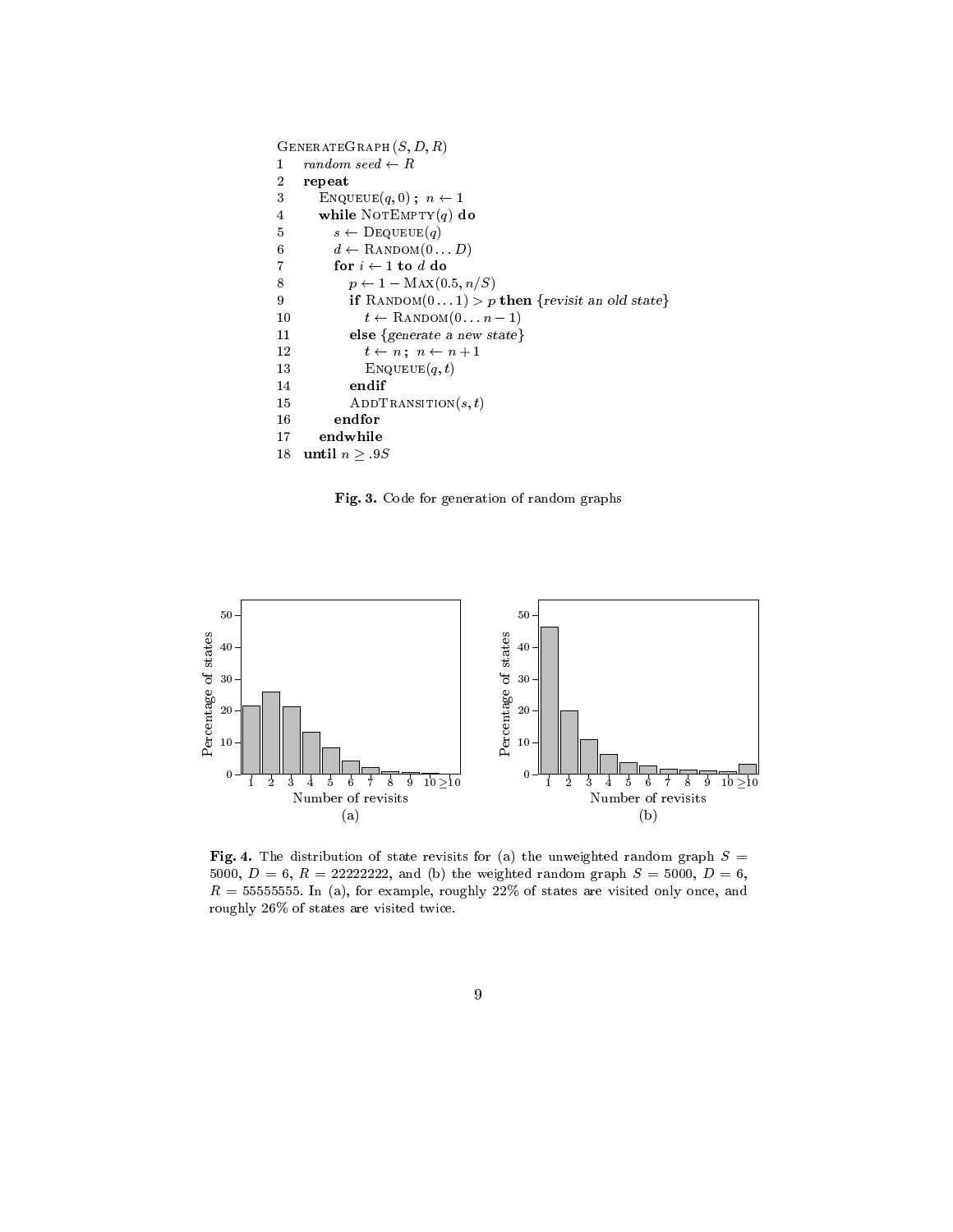Thirty unweighted and thirty weighted random graphs were generated using the parameter values  $S = 5000, D = 6, 10, 20, \text{ and } R = 11111111n$  for  $n =$  $0, 1, \ldots$ . 9. Different values of S had no discernible effect on the results, and 5000 was chosen as a representative value. Each random graph was explored using each of the unambiguous specifications as a cache replacement strategy. For the initial run, the cache size was the same as the state space size; during subsequent runs it was decremented in steps of  $1+|S/400|$ , roughly 0.25% of the state space size. This process terminated once the number of visited states exceeded 10 times the size of the state space, or once the cache reported that it was full.

A typical result is shown in Figure 5. The dot in the center shows, for example, that a cache of 48.3% the size of the state space produced 24975 reported visited states, while the actual number of states is only 4505. The reported/actual states ratio — which we call the *redundant work factor* — is therefore 5.54. The replacement strategies are difficult to compare: minimum cache size is important, but so is the redundant work factor and the relationship between the two variables. Moreover, the maximum tolerable redundant work factor is a sub jective limit.



Fig. 5. The behaviour of the replacement strategy "iDx" (among the states with the highest indegree, select the shallowest states and, from these, choose the state that exited the depth-first stack first) on the unweighted random graph  $S = 5000, D =$ 6,  $R = 0$ . The graph has 4505 states (shown as the horizontal dashed line), 13249 transitions and amaximum search depth of 1658 (shown as the vertical dashed line).

Table 1 presents the results of the experiments with weighted and unweighted graphs separated. Different limits on the redundant work factor are shown in the first column, labeled  $f$ . In each row, the best strategies and their performance are shown for the ten graphs with  $D = 6$ , the ten graphs with  $D = 10$ , the ten graphs with  $D = 20$ , and, in the last major column, the thirty graphs combined. The best strategy was determined by averaging the minimum cache size data points for each strategy and selecting the strategy with the lowest average. In the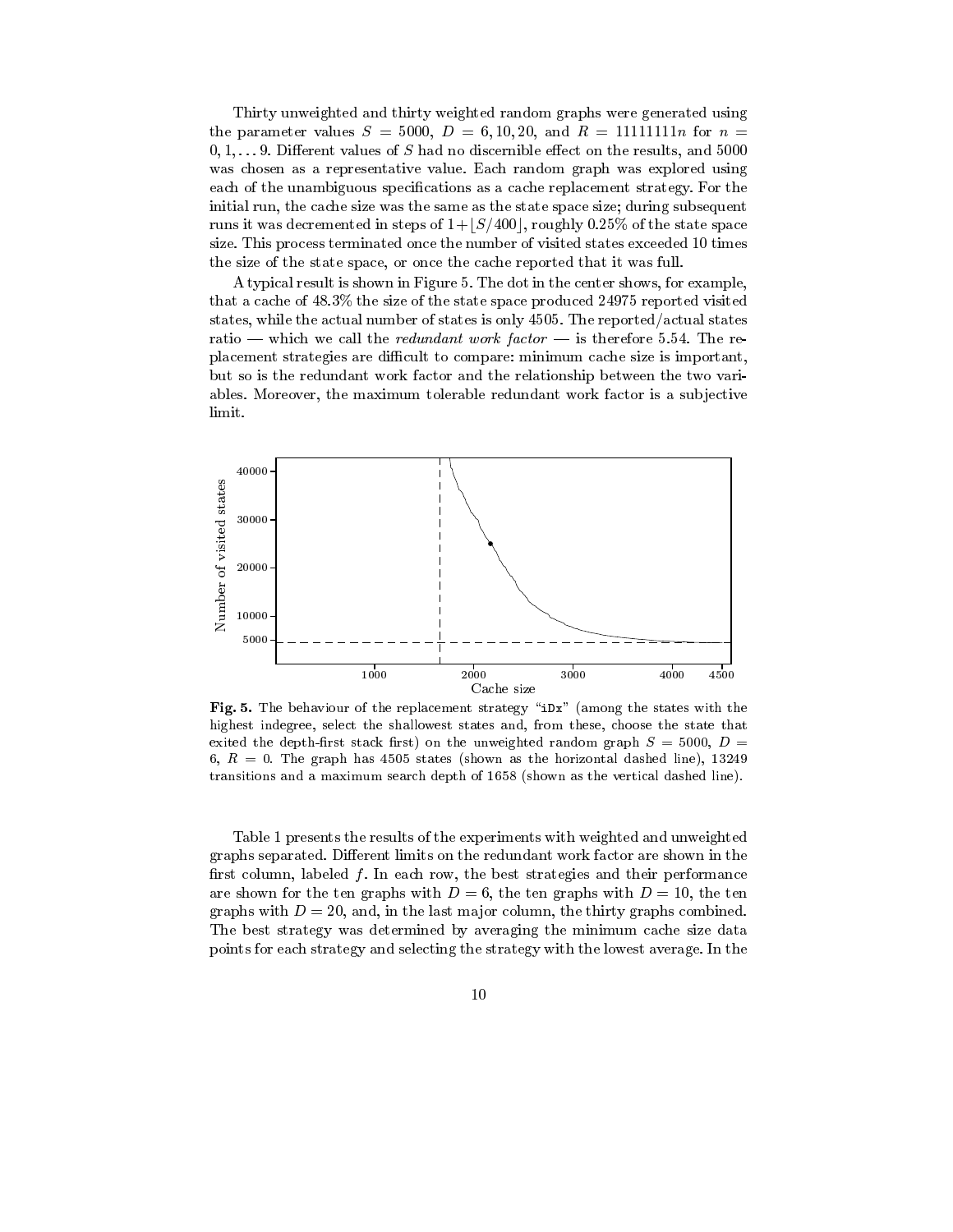|                                         | Unweighted random graphs                                    |                                                                                          |                     |
|-----------------------------------------|-------------------------------------------------------------|------------------------------------------------------------------------------------------|---------------------|
| $D=6$                                   | $D=10$                                                      | $D=20$                                                                                   | Combined            |
| $m = 37.43$                             | $m = 52.35$                                                 | $m = 70.13$                                                                              | $m = 53.30$         |
| $2$   51.48 1.99 01x                    | 69.921.990x                                                 | $ 85.33 1.99 0$ DIe/x $  68.95 1.99 01x$                                                 |                     |
| 3  44.22 2.96 0IR                       | 62.43 2.99 01DE/X  79.71 2.96 0DiR                          |                                                                                          | 62.15 2.97 01DE/X   |
| 4 4 4 1 3 2 3 3 9 2 1 0 1 R             | 59.05 3.96 <b>D</b> Ie                                      | $\frac{1}{26.88}$ 3.93 $\frac{1}{2}$ DDIe/x $\frac{1}{2}$ 59.12 $\frac{1}{3.94}$  0IDe/x |                     |
| 5  39.76 4.91 0IR                       | $57.18 4.93 0$ IDe/x $  75.16 4.90 0$ D IR                  |                                                                                          | 57.42  4.90  0IDe/x |
| 6  38.79 5.78 0IR                       | 56.00 5.85 0 IDR                                            | 1174.0315.9110DR                                                                         | 56.30 5.83 0Ie      |
| 7  38.13 6.27 I0e                       | 55.11 6.86 01e                                              | 73.28 6.84 OIe                                                                           | 55.56  6.75  01e    |
| 8 37.97 7.11 0 I e                      | 54.487.780Ie                                                | 72.74 7.72 OIDR                                                                          | 55.06 7.54 0Ie      |
| 9  37.94 7.15 0Ie                       | 54.03 8.65 01e                                              | 72.29 8.75 0IDE/X  54.76 8.17 0Ie                                                        |                     |
| $10$   37.89 7.30 01e                   | 53.749.490Ie                                                | 71.98 9.70  OIDR                                                                         | 54.55 8.79 0Ie      |
|                                         | Weighted random graphs                                      |                                                                                          |                     |
|                                         |                                                             |                                                                                          |                     |
| $D=6$                                   | $D=10$                                                      | $D=20$                                                                                   | Combined            |
| $m = 25.71$                             | $m = 35.51$                                                 | $m = 49.67$                                                                              | $m = 36.96$         |
| $2  37.06 1.98 $ IOE                    | 51.05 1.98 I OE                                             | 166.2411.99110E                                                                          | $ 51.45 1.98 $ IOE  |
| $3  31.78 2.94 $ IOR                    | 45.082.9610DR                                               | 160.4712.96110E                                                                          | $ 45.81 2.95 $ JOR  |
| 4  29.20 3.90 10e                       |                                                             | $42.20 3.96 $ IODe/x $  57.89 3.90 $ IODe/x $  43.13 3.92 $ IODe/x                       |                     |
| 5  27.27 4.87 10e                       | 39.83 4.94 10De/x  56.10 4.89 10R                           |                                                                                          | 41.15 4.89 IOe      |
| $6  26.61 5.56 $ I0e                    | 38.20 5.90 10De/x  54.41 5.92 10x                           |                                                                                          | $ 39.78 5.80 $ I0e  |
| 7  26.37 5.94 IDe                       | 37.02 6.89 10DR                                             | $\left  53.11 \right  6.89$ [IODe/x] 38.89 6.56 [IOe                                     |                     |
| 8  26.34 5.99 10e                       | $36.34$ 7.66 $10x$                                          | 52.07  7.85  10e                                                                         | 138.2917.28110x     |
| 9  26.34 5.99 10e<br>10  26.34 5.99 I0e | 36.13 8.07 10x<br>$36.10[8.16]$ IODE/X $  50.90 9.46 $ IODR | $\left  51.39 \right  8.68$ IODe/x $\left  37.96 \right  7.66$ IOe                       |                     |

Table 1. State caching results for random graphs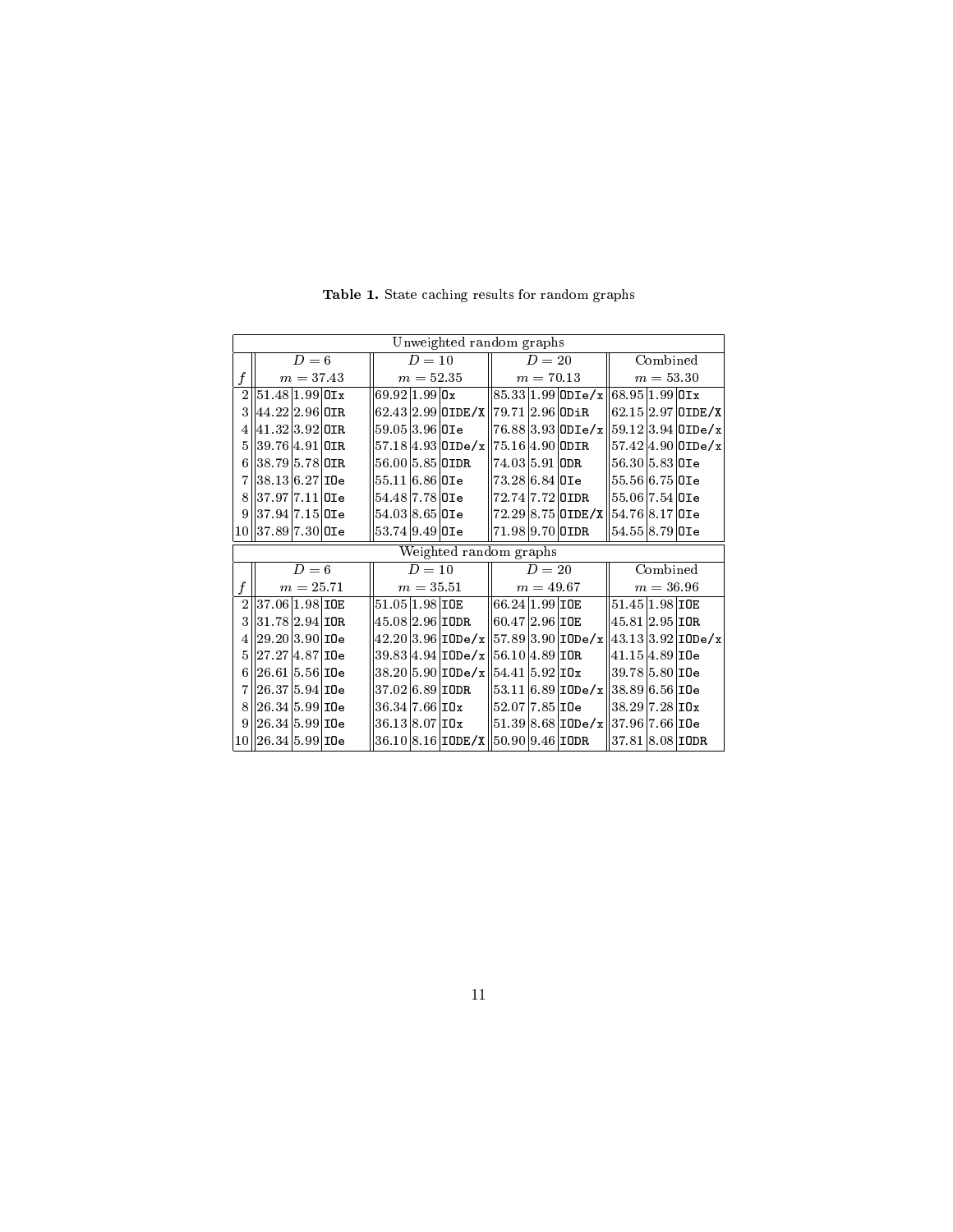case of more than one minimum, the strategy with thelowest average redundant work factor is shown. In a few cases two strategies of the form "se" and "sx" (or " $sE$ " and " $sX$ ") performed equally well. The minor columns give the averaged minimum cache size as a percentage of the state space size, the redundant work factor, and the strategy specifications selected as the best. Lastly, the value of  $m$  in the heading row is the maximum stack depth expressed as a percentage of the state space size; this is minimum possible size of the cache.

The first thing to note is that the table gives a very narrow view of the results, since there is no indication of how other strategies fared. For example, for unweighted graphs with  $D = 20$  and  $f = 4$ , there are 14 other strategies that attain the 76:88% minimum cache size; they are not shown because their redundant work factor exceeded that of " $ODIe/x$ ". In total, 32 strategies came in below 77%, 65 strategies below 80%, and 230 strategies below 85%. The disad vantage of not showing all these results is, however, balanced by the consistency of the results, not to mention the problem of presenting such avolume of data.

The random replacement and the stratied caching strategies did not fare well enough to appear in the table. For unweighted graphs the average minimum cache size for random replacement ( $\R$ ") is between 7.41% and 25.73% higher than that of the best strategy. Although stratified caching (specifically " $eS$ ") fared consistently better, its figures are still between  $4.11\%$  and  $16.18\%$  higher.

Instead, the "0I..." and "IO..." strategies dominate. The I attribute selects states with low indegree. Even if, as reported in [11], the number of past visits is not highly correlated with future visits, this approach works since, if many states are visited only once or twice, it is right more often than it is wrong. The <sup>O</sup> attribute selects states with low outdegree. If these states are revisited, there are fewer children that may have been replaced and need to be re-investigated.

The <sup>D</sup> attribute also appears several times among the more highly connected graphs. This suggests that back edges are more likely to lead to closer levels, making it pay off to replace the shallowest states first. This may be due to the generation process: since there are more states at the deeper levels, deeper states have a higher probability of being selected for revisits. As to the occurrence of the  $e/x$  and  $E/X$  patterns, we believe that the disambiguating attribute (one of  $E/e/X/x/R$ ) in all of the specifications is somewhat arbitrary, although the e attribute seems to have a slight edge.

For the moment, all these observations are speculative, and warrant further investigation. It is, however, clear that a redundant work limit of  $f = 10$  is too generous; even when  $f = 5$  the best strategies came within 5% of the absolute minimum cache size.

#### 4.2 Experiments with Real Graphs

In addition to random graphs, several Promela models were converted (after partial order reduction by the SPIN tool) to graphs and explored as above, but with a redundant work factor limit of  $f = 5$ ; the results are shown in Table 2. The columns show the model name, the number of states (in column states), the transition/state ratio (column  $d$ ), the maximum stack depth as a percentage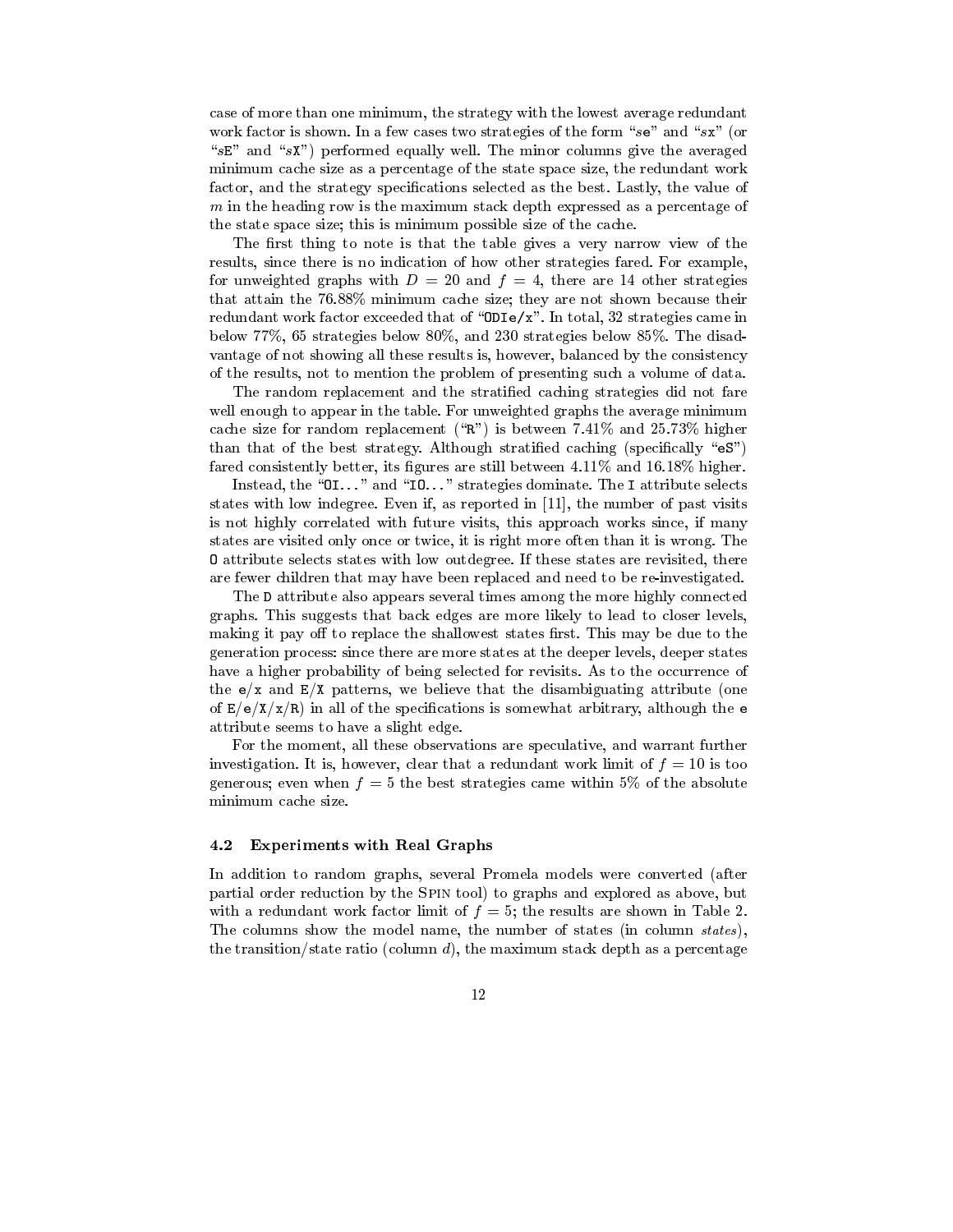of S (column m), the minimum cache size as a percentage of S (column s), the redundant work factor (column  $rwf$ ), and the number of best strategies and their specifications.

The results fall into roughly three groups: for the first group (dining, erasthostenes, mobile2, schedule, and gobackn2) " $0X$ " (i.e., least outdegree and then least recently removed from stack) strategies work best, for the second group (dbm, X509, mobile1, petersonN, rap, pftp, slide, and gobackn) "RS" (stratified caching with random selection of available states) strategies work best, and for the last group (the other graphs) the best strategies were more varied. At present we are unable to explain this grouping, but hope to investigate it further.

| Model             | states                     | d. | $\,m$  | $\boldsymbol{s}$            | rwf | Best strategies                                       |
|-------------------|----------------------------|----|--------|-----------------------------|-----|-------------------------------------------------------|
| mutex             |                            |    |        |                             |     | 428 2.0 15.42 24.53 3.16 3 IeS ieS eS                 |
| abp2              |                            |    |        | 14401.323.26123.401.021     |     | 5 iOe Oie OIe IOe Oe                                  |
| cabp              |                            |    |        |                             |     | $204814.1138.13147.4114.37114$ OdIeS OdIxS OdieS OdeS |
| dining            |                            |    |        | 207113.6171.321174.0213.991 |     | 5 OiXS IOXS OIXS OXS iOXS                             |
| erathostenes      |                            |    |        | 20921.210.71112.241.51      |     | 5 iOX OiX OIX IOX OX                                  |
| $ {\sf mobile2} $ |                            |    |        | 330012.0123.361123.7914.941 |     | 5 iOX OiX OIX IOX OX                                  |
| schedule          |                            |    |        | 33281.3116.29116.7711.371   |     | 5 iOX OiX OIX IOX OX                                  |
| dbm               |                            |    |        | 511114.0 1.96 15.07 4.58    |     | $1$ iRS                                               |
| X509              |                            |    |        | 6093 2.0 0.89 13.52 4.68    |     | 1 <sub>RS</sub>                                       |
| snoopy            |                            |    |        | 93421.4116.73117.0011.791   |     | $10$ i $R$                                            |
| mobile1           |                            |    |        | 997012.01 7.16113.7513.861  |     | 1 <sub>RS</sub>                                       |
| gobackn2          |                            |    |        | 14644 1.8 30.47 31.28 4.71  |     | 5 iOX OiX OIX IOX OX                                  |
| petersonN         |                            |    |        | 16719 1.8 29.40 31.17 3.82  |     | 1 <sub>RS</sub>                                       |
| rap               | 2688717.91                 |    |        | $0.23$   18.16 1.81         |     | 1 RS                                                  |
| pftp              | 47355[1.4]                 |    | 3.18II | 6.91 3.39                   |     | 1 <sub>RS</sub>                                       |
| riaan             | 6704411.11                 |    | 0.261  | 1.27 3.32                   |     | 1 OR                                                  |
| slide             | 899101.5111.07112.9114.48  |    |        |                             |     | 1 ORS                                                 |
| gobackn           | 90209 1.5 11.03 12.32 4.65 |    |        |                             |     | 10IdRS                                                |

Table 2. State caching results for graphs based on actual models

When the performance (defined as  $s - m$ ) of the strategies are averaged over the graphs and sorted, the stratied caching strategies occupy the top half of the list. In other words, the worst strategy with stratied caching outperforms the best strategy without, or to put it another way, of the replacement strategies previously considered in the literature, none achieved a better place than halfway down this list. At the top of the list is the "RS" (stratified caching with a doubling modulo in combination with random selection) strategy: its average minimum cache size is  $5.41\%$  higher than  $m$ , and its average redundant work factor is 3.12.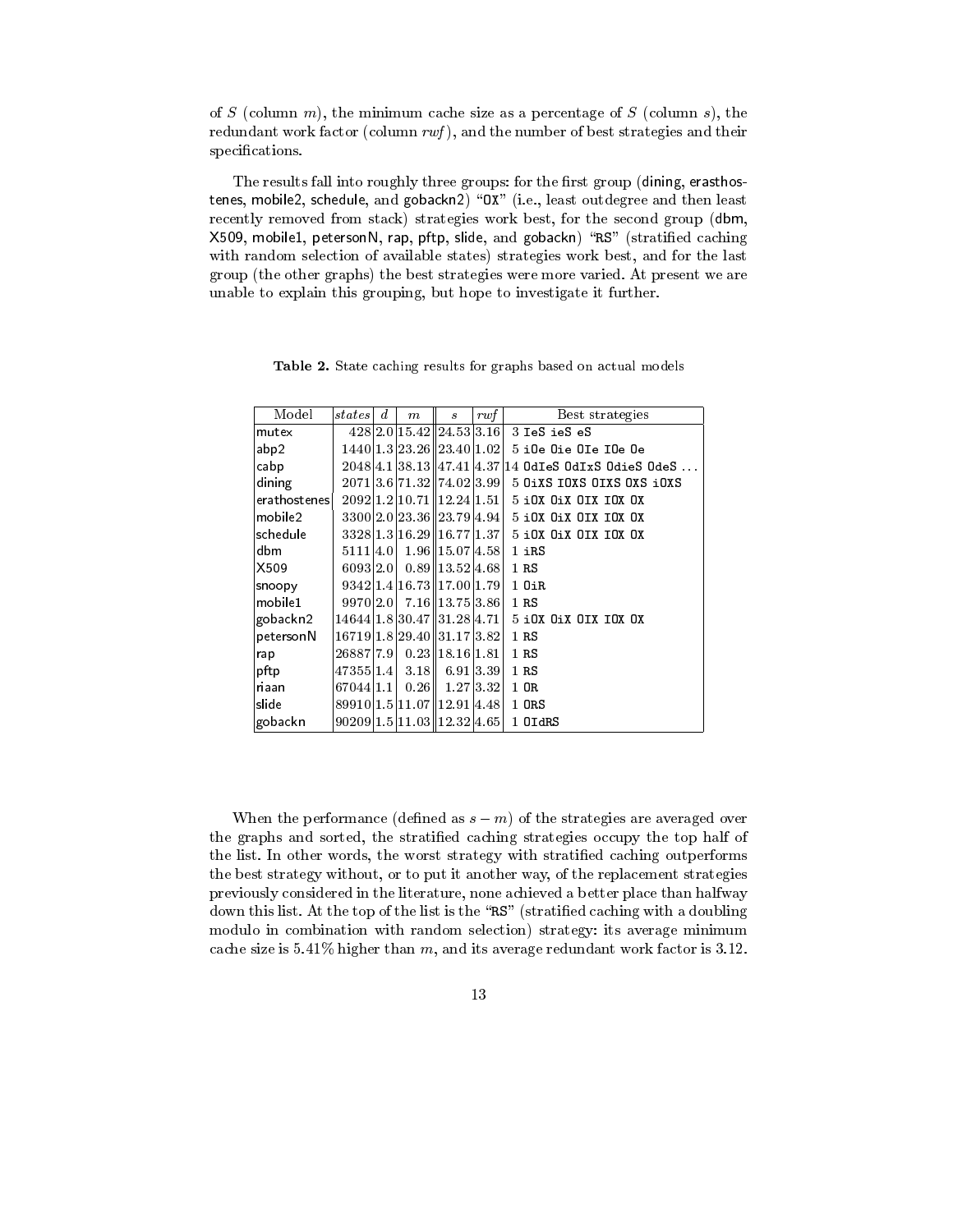# 5 A Spin Implementation

To further investigate the viability of some state caching schemes, the Spin model checker was modified to include state caching. Three alternatives to outof-the-box SPIN were investigated. The first alternative uses a cache replacement scheme identical to that of [7]. The second new version implements the OX strategy, identified as one of the "winners" in the previous section. It would have been instructive to investigate the RS strategy also, but true random selection is nontrivial to implement, especially in Spin where state cache entries do not have a uniform length and cannot be determined a priori. It would be possible to ask the user to specify the size of the state vector, and this may not be un-reasonable. However, to make the comparison as fair as possible, it was decided to implement the XS strategy as the third alternative Spin version.

Table 3. SPIN state caching results for a model of leader election in a general graph

| Memory SPIN 4.1.0 |                      | $\pm$ | [7]                               | $+0X$                 |                     | $+ XS$         |
|-------------------|----------------------|-------|-----------------------------------|-----------------------|---------------------|----------------|
| limit             | $ rwf $ time $ rwf $ |       | time                              | rwt                   | time                | rwf   time     |
| No limit 1.00     | 2.16                 |       |                                   |                       |                     |                |
| 100               |                      | 1.00  | 2.29                              |                       | 1.00 2.26 1.00 2.26 |                |
| 80                |                      | 1.00  | 5.55                              |                       | 1.06 2.49 1.00 2.36 |                |
| 60                |                      | 1.02  | 17.82                             | 1.13                  |                     | 2.7111.00 2.78 |
| 50                |                      | 1.04  | 29.84 1.16 3.10 1.00 2.50         |                       |                     |                |
| 40                |                      | 1.07  | 47.21                             |                       | 1.19 2.91 1.01 2.55 |                |
| 30                |                      |       | $1.16$ 76.09 $1.22$               |                       |                     | 3.011.01 2.64  |
| 20                |                      |       | 2.28 231.97  1.25 3.09  1.04 2.70 |                       |                     |                |
| 10                |                      |       |                                   | 26.19 63.89 1.14 3.03 |                     |                |

Table 4. Performance of bitstate hashing with respect to partial/full exploration

| w param. | states   trans. ltime |  |
|----------|-----------------------|--|
| 22       | 276112 350318 2.51    |  |
| 23       | 279982-354744-2.57    |  |
| 24       | 280880 355762 2.59    |  |
| 25       | 281155 356069 2.61    |  |
| 26       | 281207 356127 2.63    |  |
| 27       | 281261 356190 2.66    |  |
| 28       | 281263 356192 2.72    |  |

Table 3 shows the results of running the three new versions on Spin on a single model of the echo algorithm with extinction for electing leaders in an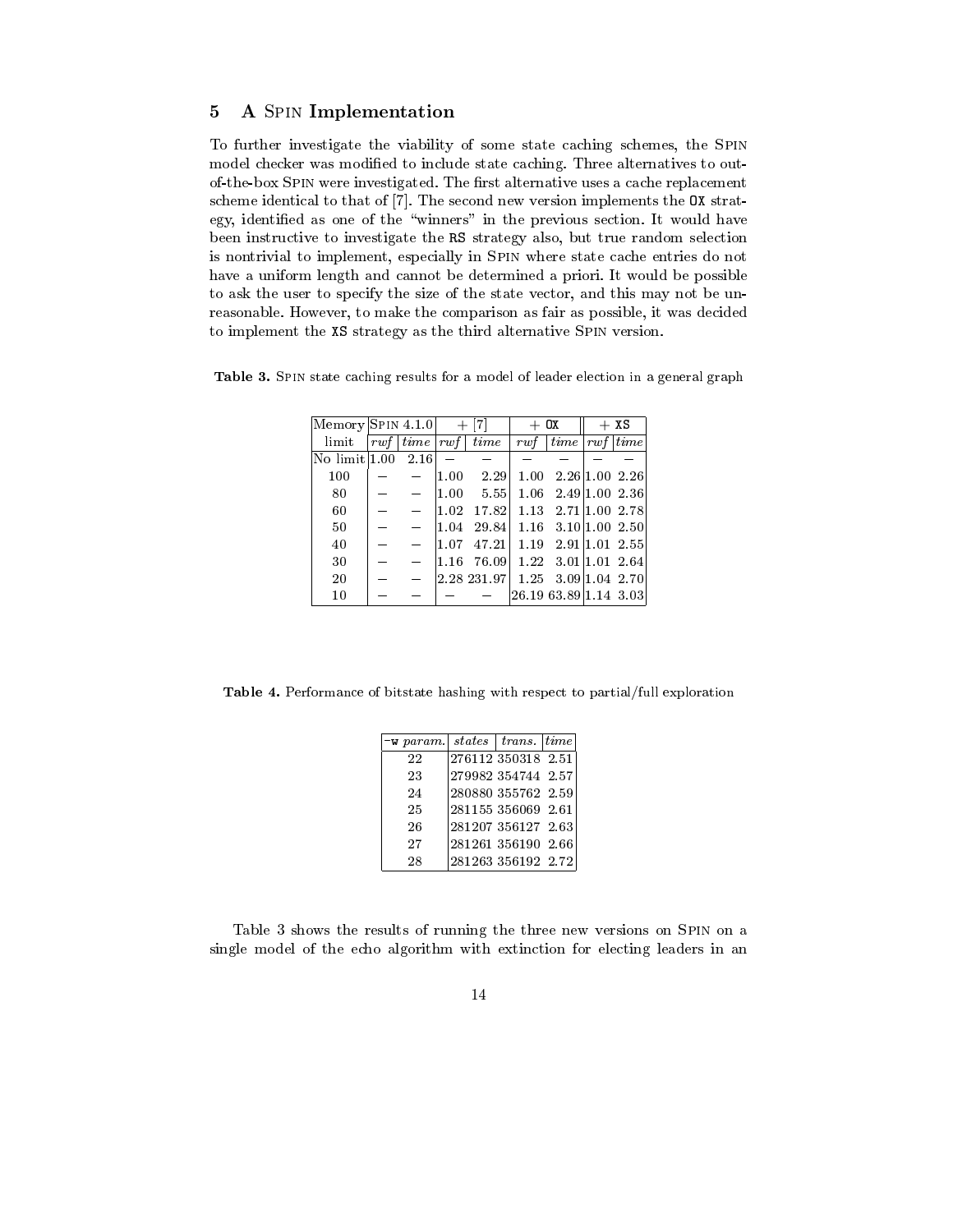arbitrary network, as described in [20, Chapter 7]. The memory limit is given in  $2^{20}$  bytes, the redundant work factor is defined as before, and the time is given in seconds. The experiments were performed on a2.6GHz Pentium 4 machine with 512 megabytes of memory running Linux. These are only preliminary results and further experiments on more models are required to form a better idea of how well stratified caching behaves. From the figures in the table it is however clear that for this particular model this form of stratied caching outperforms the other two implementations.

While the model may be quite small (it has only 281263 states and 356192) transitions), it is interesting to look at the behaviour of bitstate hashing. Table 4 shows the value of the  $-w$  parameter which specifies the number of bits to use for bitstate hashing, the number of states and transitions reported by Spin, and the time in seconds. Only when  $2^{28}$  bits = 32 megabytes are used, does the system investigate the full state space. This does not reflect on bitstate hashing in general: even when it does not explore the full state space, it can find true errors in models. However, the important point is that state caching techniques can extend the limit beyond which we are forced to resort to partial exploration of state spaces.

#### **Conclusions** 6

We have shown, for both random graphs and graphs based on actual models, that for a substantial but not unlimited increase in running time, the cache can often be reduced to close to the minimum size imposed by the maximum stack depth. The maximum increase in running time is close to tenfold for the experiments in Table 1, and almost fivefold in Table 2; for the XS strategy in Table 3 the running time is only at most 1:4 times more than normal.

The results of the experiments are not as easy to interpret as we might have hoped. The strategies that worked best with random graphs are very different from those that worked best with actual models. For random graphs the results were more consistent than for actual models, perhaps indicating that the generated graphs represent only one "kind" of model. The experiments did however show that, by itself, random replacement is never the best strategy. Stratied caching in combination with random replacement emerged as the best strategy for almost half of the graphs based on actual models. In other cases, strategies based on the minimal outdegree and indegree of states proved successful.

We believe that stratied caching can be improved even further by selecting available strata based on the average outdegree, average indegree, or simply the number of states in a stratum. Its performance in the experiments makes it a strong candidate for the replacement strategy, whenever state caching is used.

Acknowledgments. This work was funded by the TISE graduate school and by the Academy of Finland.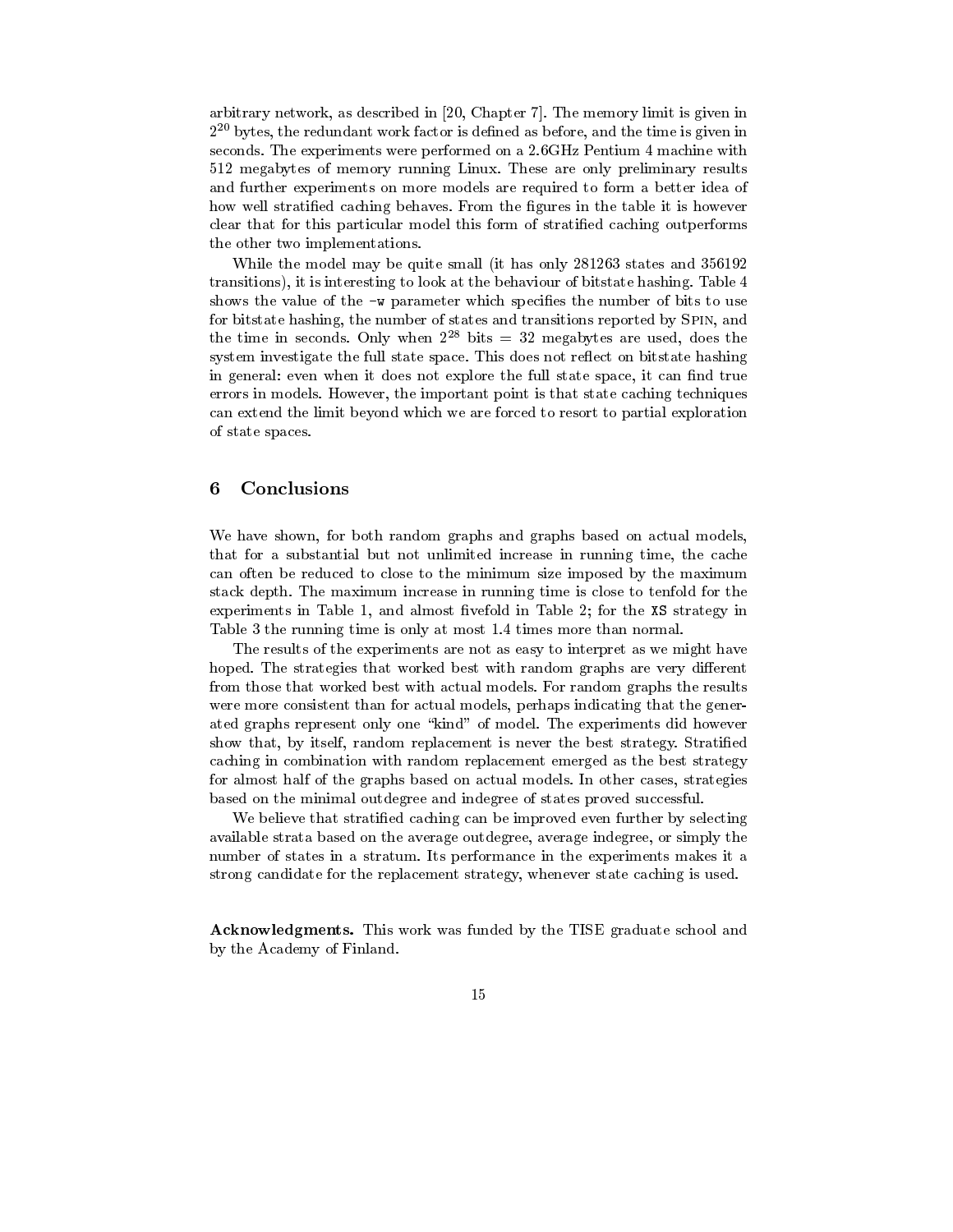## References

- 1. G. Ausiello, P. Crescenzi, G. Gambosi, V. Kann, A. Marchetti-Spaccamela, M. Protasi. Complexity and Approximation. Springer-Verlag, 1999.
- 2. G. Berhmann, K. G. Larsen, R. Pelanek. To store or not to store. Proc. 15th Intl. Conf. on Computer-Aided Verification,  $LNCS#2725$ , pp. 433-445, 2003.
- 3. L. Brim, I. Černá, M. Nečesal. Randomization helps in LTL model checking. *Proc.* Joint Intl. Workshop on Process Algebra and Probabilistic Methods, Performance  $Modeling and Verification, LNCS \#2165, pp. 105–119, 2001.$
- 4. S. Edelkamp, A. L. Lafuente, S. Leue. Directed explicit model checking with HSF-Spin. Proc. 8th Intl. Spin Workshop on Model Checking of Software, LNCS#2057, pp. 57-79, 2001.
- 5. J. Geldenhuys. Efficiency Issues in the Design of a Model Checker. Master's thesis. University of Stellenbosch, 1999.
- 6. P. Godefroid. Using partial orders to improve automatic verication methods. Proc. 2nd Intl. Conf. on Computer-Aided Verification,  $LNCS#531$ , pp. 176-185, 1990.
- 7. P. Godefroid, G. J. Holzmann, D. Pirottin. State space caching revisited. Proc. 4th Intl. Conf. on Computer-Aided Verification,  $LNCS\#663$ , pp. 175-186, 1992. Also appeared in Formal Methods in System Design,  $7(3):227{-}241$ , 1995. http://www.montefiore.ulg.ac.be/services/verif/po-pack.html
- 8. P. Godefroid. Partial-order Methods for the Verification of Concurrent Systems, An Approach to the State-explosion Problem. PhD thesis, University of Liege, Dec 1994. Also published as LNCS #1032, Springer-Verlag, 1996.
- 9. P. Godefroid. On the costs and benets of using partial-order methods for the verification of concurrent systems. Proc. Workshop on Partial Order Methods in Verification, DIMACS Series vol. 29, pp. 289-303, 1996.
- 10. G. J. Holzmann. Tracing protocols.  $ATBT$  Technical J.,  $64(10):2413-2433$ , 1985.
- 11. G. J. Holzmann. Automated protocol validation in Argos, assertion proving and scatter searching. IEEE Trans. on Software Engineering, 13(6):683-696, 1987.
- 12. G. J. Holzmann. Design and Validation of Computer Protocols. Prentice Hall, 1991.
- 13. C. Jard, T. Jéron. On-line model checking for finite linear temporal logic specifications. Proc. Intl. Workshop on Automatic Verification Methods for Finite State Systems, LNCS#407, pp. 275-285, 1989.
- 14. C. Jard, T. Jéron. Bounded memory algorithm for verification on-the-fly. Proc. 3rd Intl. Conf. on Computer-Aided Verification, LNCS#575, pp. 192-202, 1991.
- 15. C. Jard, T. Jéron, J.-C. Fernandez, L. Mounier. On-the-fly Verification of Finite Transition Systems. Tech. rep. #701, IRISA, 1993.
- 16. M. Matsumoto, T. Nishimura. Mersenne Twister: A 623-dimensionally equidistributed uniform pseudorandom number generator. ACM Trans. on Modeling and Computer Simulation,  $8(1):3-30$ , 1998.

http://www.math.keio.ac.jp/~matumoto/emt.html

- 17. A. N. Parashkevov, J. T. Yantchev. Space efficient reachability analysis through use of pseudo-root states. Proc. 3rd Intl. Conf. on Tools and Algorithms for the Construction and Analysis of Systems, LNCS#1217, pp. 50-64, 1997.
- 18. D. Peled. All from one, one for all:On model checking using representatives. In Proc. 5th Intl. Conf. Computer-Aided Verification, LNCS  $\#697$ , pp. 409-423, Jun 1993.
- 19. U. Stern, D. L. Dill. Combining state space caching and hash compaction. Methoden des Entwurfs und der Verikation digitaler Systeme, 4. GI/ITG/GME Workshop, pp. 81-90, 1996.